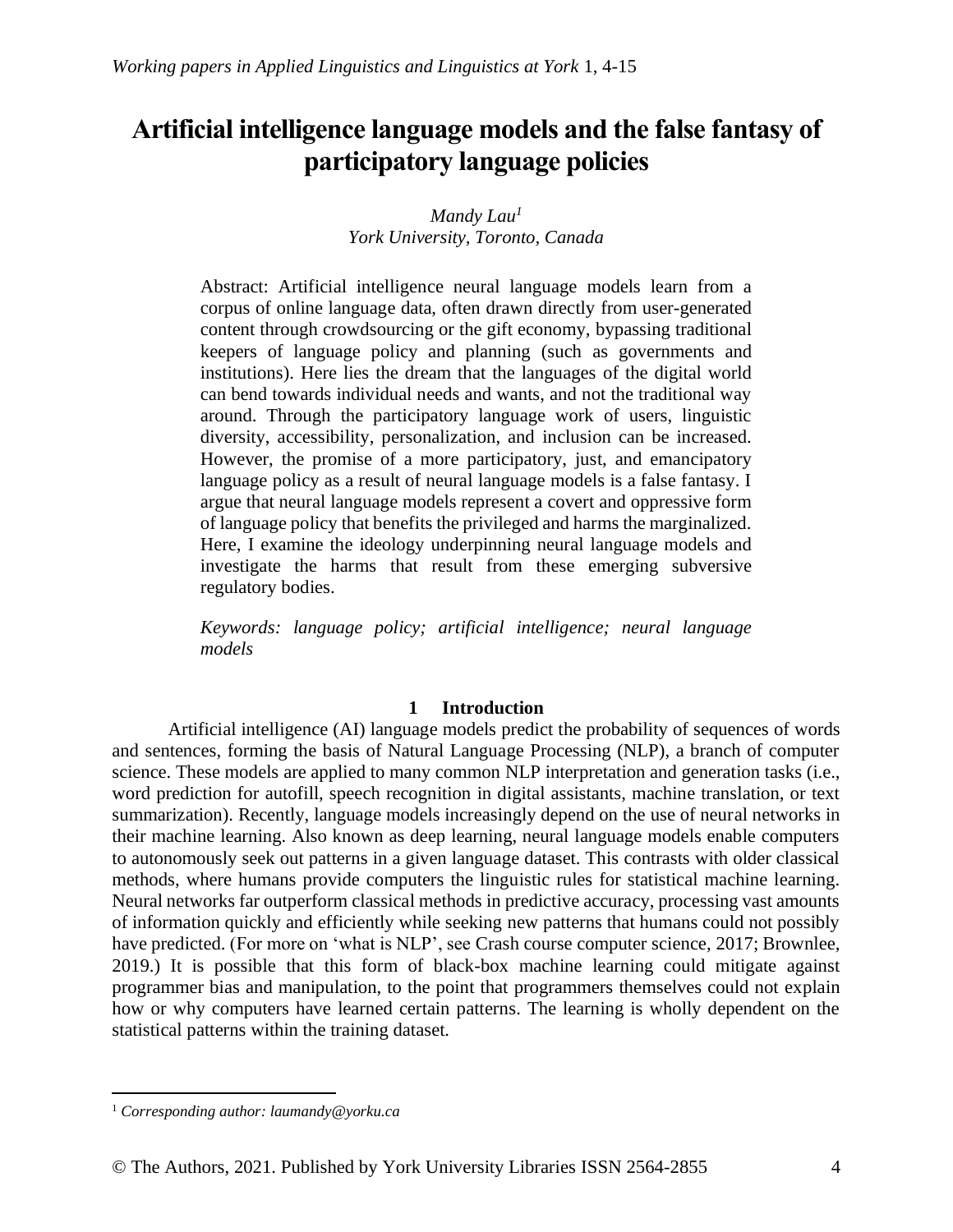Neural language models that learn from a corpus of user-generated online content bypass traditional keepers of language policy and planning (such as top-down governments and institutions). The languages offered in digital spaces can be driven by user demand and actual usage, increasing the capacity for language personalization. Here lies the dream that the language of the digital world can bend towards individual needs and wants. Through the participatory language work of users, linguistic diversity, accessibility, and inclusion can be increased. However, the promise of a more participatory, just, and emancipatory language policy resulting from neural language models is a false fantasy. In this paper, I argue that neural language models represent a covert and oppressive form of language policy that benefits the privileged and harms the marginalized. I begin by summarizing how languages are organized online using Kelly-Holmes' (2019) framework. I will then examine the ideology underpinning English neural language models and investigate the negative consequences of this emerging subversive regulatory body. I conclude by drawing connections to the neoliberal context in which neural language models reside.

## **2 Online language organization**

The ways in which languages are organized online are categorized by Kelly-Holmes (2019) into four eras:

- 1. Monolingualism was when English dominated the world wide web at the beginning period of the internet.
- 2. Multilingualism, described as a "partial and parallel multilingualism" (Kelly-Holmes, 2019, p. 28), was when the "big" global languages were resourced and available for user selection. This was made possible by the stabilization of non-ASCII-supported alphabets such as Devangari and Chinese characters. The typical framing of one language/per user/by territory within a shared web experience resembles multiple monolingualisms.
- 3. Hyperlingualism, which emerged at the time of Web 2.0, is characterized by dynamic interactivity, collaboration, and crowdsourcing. Both technological and ideological changes contributed to an unlimited number of languages in expanding digital spaces.
- 4. Idiolingualism is an "intensified but isolated hyperlingualism" (Kelly-Holmes, 2019, p. 33), marked by increased personalization and linguistic customization.

The development of neural language models coincided with the simultaneous eras of hyperlingualism and idiolingualism. The technological and ideological setting of these eras enabled the work of language policy and planning to bypass the boundaries of geography, language standardization, official state policy, and language professional competence (Kelly-Holmes, 2019). In the hyperlingualism era, users often provided labour for free through models of crowdsourcing and the so called "gift economy" in which labour and data are given without any formal arrangements for reciprocation. As a result, many previously overlooked and undervalued languages are now online, particularly benefitting low-resource languages and oral language revitalization efforts. Facebook Translation is one example of how users volunteered to translate words and up-vote translations, with a final moderation by Facebook (Kelly-Holmes, 2019). This process contains the appearance of democratization as it did not include language standardization work by language professionals, nor did it require users to prove any legitimacy as language translators. It was completely community usage based.

Idiolingualism builds on the developments of hyperlingualism, adding algorithmic customization to create a personalized language filter bubble (Kelly-Holmes, 2019). Examples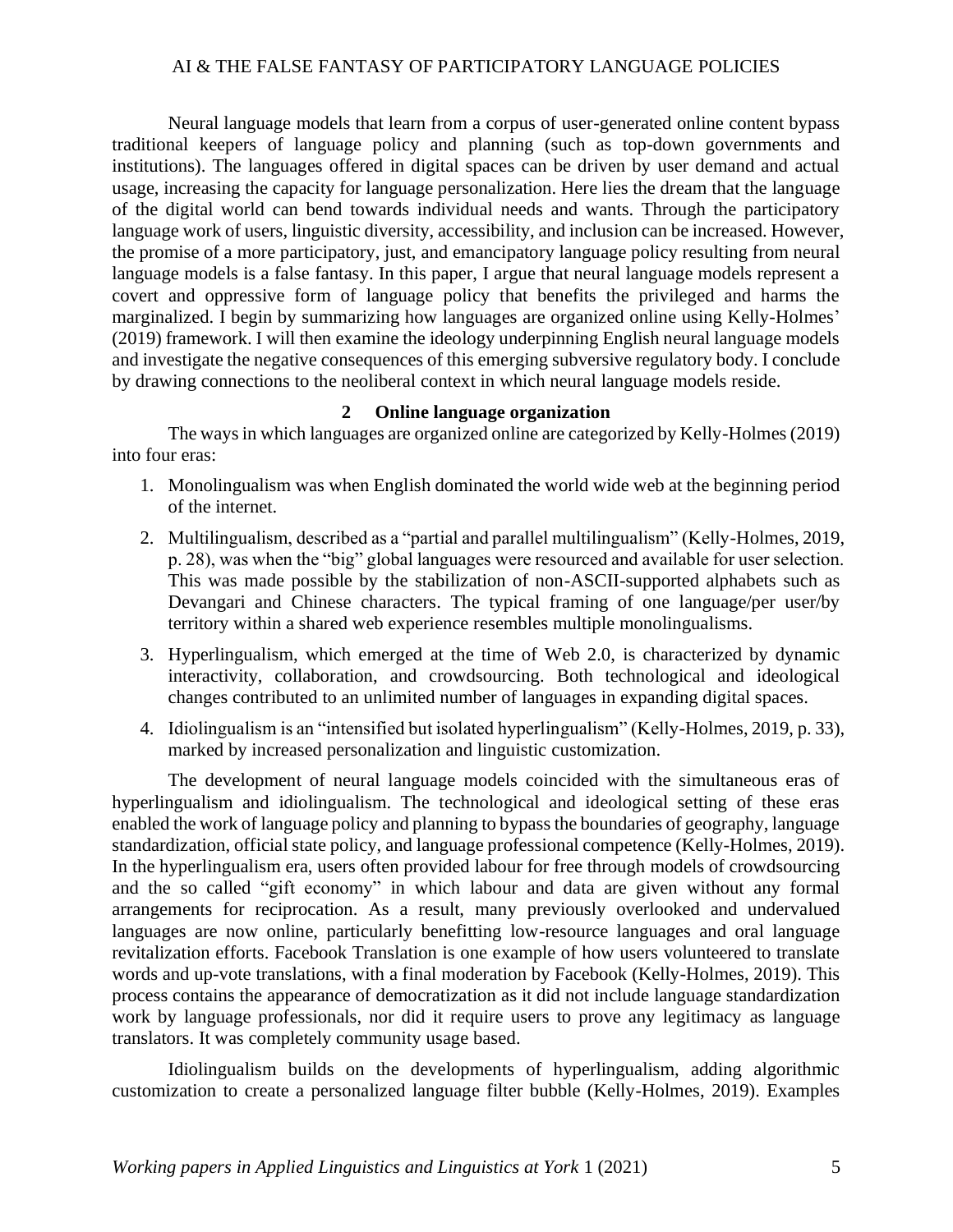include predictive text based on your past language behaviours, or tailored translation according to your past language use, time, and geography through apps and mobile devices such as Google Translate or the Translate One2One wearable (Kelly-Holmes, 2019). Common use of these apps and devices generates new data that can once again be fed back into neural language models for machine learning refinements without language interventions or regulations.

## **3 Machine learning datasets: The case of English online**

Participatory language knowledge generated by actual users and leveraged to personalize online language experiences appears to be more linguistically inclusive and socially just. However, such language data sets are not neutral when used for machine learning. Hidden within neural language modeling are powerful sociopolitical ideologies. As Kelly-Holmes (2019) summarizes, "the web is a sociolinguistic machine—fueled by online language practices and choices and by widespread and common-sense ideologies and beliefs about language" (p. 25).

Large datasets used by the broader general public should be representative of diverse worldviews. However, the language practices, beliefs, and ideologies picked up through machine learning are unevenly distributed. For example, the dataset [Common Crawl](http://commoncrawl.org/)<sup>2</sup> derives its language data from the internet over the last eight years. While vast, the internet tends to overrepresent young users from the global north (Bender & Gebru et al., 2021; Pew, 2021). Datasets of American and British English tend to underrepresent the language practices of people of marginalized identities, such as speakers of African American Vernacular English (Martin, 2021), and overrepresent the views of white supremacy, misogyny, homophobia, ableism, ageism, etc. (Bender and Gebru et al., 2021). This is because the crawling method tends to derive language corpora from user-generated content sites with the most incoming and outgoing links, such as Reddit, Twitter, or Wikipedia, overlooking non-dominant views from less mainstream sites (Bender and Gebru et al., 2021). Reddit, Twitter, and Wikipedia are not as open and accessible as presented; these sites enable easy suppression of voices via false flagging for moderation, as well as systemic harassment, trolling, and violence upon marginalized communities, restricting and pushing their voices out (Bender and Gebru et al., 2021; Monteiro, 2019; Wachter-Boettcher, 2017). This restriction privileges and further amplifies the voices and worldviews of the dominant identities who do not experience online violence.

Even machine learning that does not derive its data from user-generated content reflects societal bias. The open-source Google algorithm Word2vec combs through Google News articles to learn relationships between words, creating word associations or word embeddings. The assumption is that Google News is neutral, without consideration of how the content may mirror historical, societal injustices in content and language, or how market forces may drive media reporting coverage. Word2vec will then pick up these biases from the dataset, and consequently return results that perpetuate and reinforce the same biases, such as sexist associations between words (Bolukbasi et al., 2016; Wachter-Boettcher, 2017).

Crowdsourcing language work could enable more human agency but is not without bias. For example, the labour market on Amazon's crowdsourcing platform Mechanical Turk is unevenly distributed across countries, inadvertently biasing the sample (Erlewine & Kotek, 2016). In a demographic survey of 1000 Turk workers, 46% reported to be from the United States, 34% from India, and the remaining 19% were from 64 other countries (Ipeirotis, 2010). These workers are also more likely to be female in the US, but male in India, tend to be born in the 1980s, have a

<sup>2</sup> http://commoncrawl.org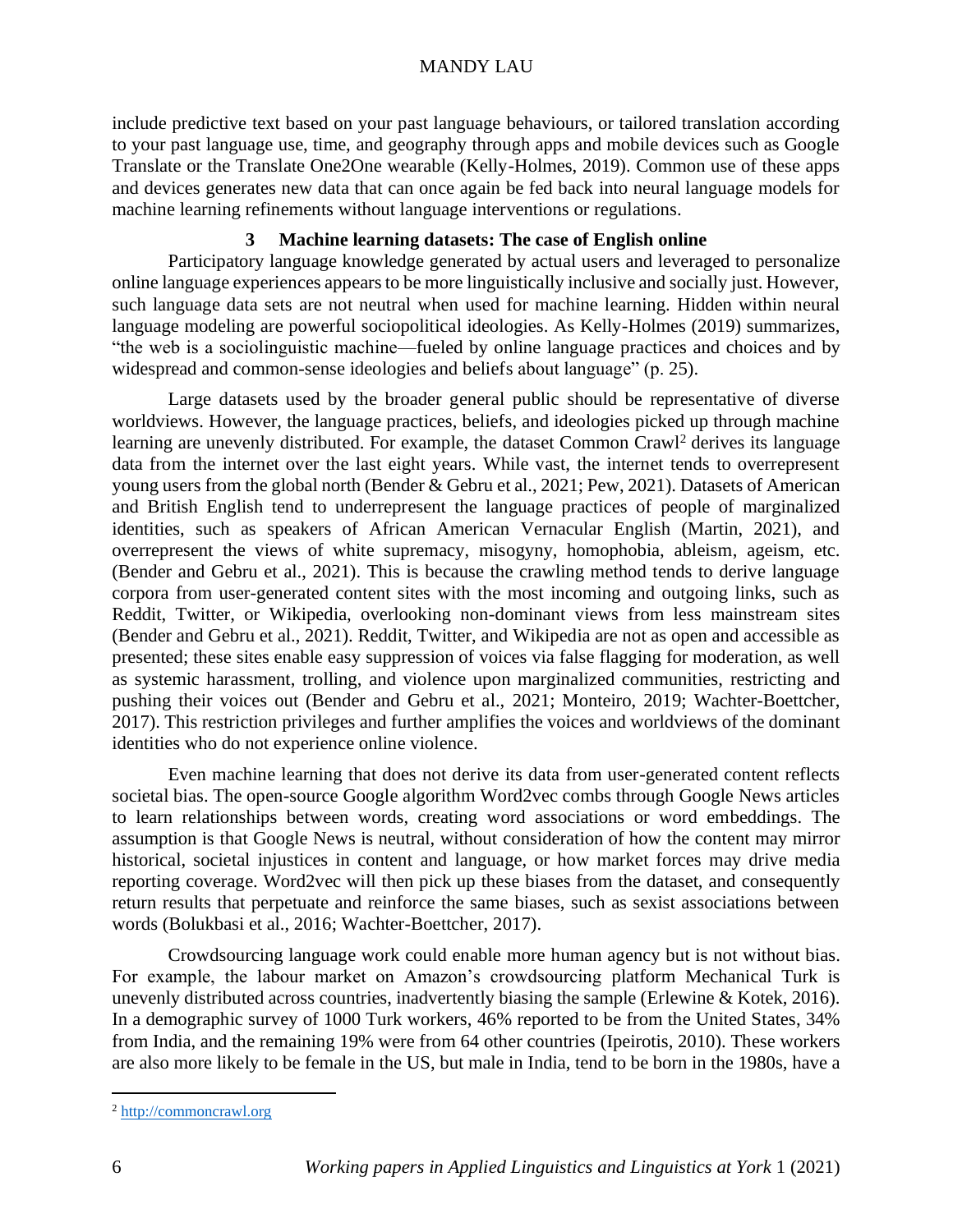higher educational level but earn a lower income than the general population, and are single without kids (Ipeirotis, 2010). This results in a highly skewed sample producing large quantities of crowdsourced language data.

Generally, the version of a language that holds the highest prestige tends to follow the language users with the highest prestige (Milroy, 2001). Knowing which version of online language carries the most prestige would require knowing which users carry the most weight: the language used by young, straight, American, white males—English. This becomes the default language when it comes to language participation or content on the internet. As of March 2021, over 60% of online content is in English, followed by Russian at 8.3%, and Turkish, Spanish, and Persian at just over 3% (W3Techs, 2021). This is the case despite English-language users being estimated in 2020 as comprising 25% of all internet users, followed by Chinese (19%), Spanish (7%), and Arabic (5%) (Internet World Stats, 2021).<sup>3</sup> The default cultural perspective then also becomes that of the young, straight, American, white male.

Efforts to make language more inclusive in online environments focus on filtering out hateful and offensive language. However, filtering methods generally remove all words on a list classified as offensive without considering the meaning or context of the word in use. For example, the Colossal Clean Crawled Corpus discards pages that contain 400 "dirty, naughty, obscene or otherwise bad words," with most of the words related to sex and some related to white supremacy (Bender and Gebru et al., 2021). This effectively wipes out pornography but also inevitably filters out the discourse of communities who have reclaimed some of the words on their list. These communities include LGBTQ communities or the #metoo movement. (Bender and Gebru et al., 2021). Filtering algorithms that weed out fake news and conspiracy theories work in similar ways, having the effect of wiping out the discourse of human rights activists or political justice by equating shared politically charged words with shared values (Nakov & Da San Martino, 2020). Similar to the aforementioned Facebook translation example, the work of verbal hygiene (Cameron, 1995) in regulating the appropriacy of online language has also bypassed traditional gatekeepers and is now relegated to AI technologists at large media corporations, who are also overwhelmingly young, straight, American, white, Judeo-Christian, and male (Monteiro, 2016).

#### **4 Neural language models: A de-facto language policy**

Large language models, particularly open-sourced ones, are used reflexively in common applications found on our mobile devices and computers. Any online activity mediated by language is an interaction with neural language models and their schema. In other words, language models act as a mechanism mediating between ideology and practice, leading to de-facto language policies (Shohamy, 2008). Language models enforce their de-facto policies with stealth and effectiveness, governing our decisions and behaviours in subversive ways. Public or private institutions that use applications powered by these language models are in effect surrendering control, at least partially, of their language policy to AI technologists. Their own carefully constructed language policy need not apply to the AI tools they choose to use; instead, by choosing to use the tools, they are inadvertently choosing to subscribe to whatever policy is embedded in their tools' language models.

<sup>&</sup>lt;sup>3</sup> In this estimate, only one dominant language is assigned per internet user, when, in reality, many people are multilingual and speak English as a Global English (Internet World Stats, 2021). This type of framing of language is characteristic of what Kelly-Holmes (2019) refers to as the "multilingualism era" of language organization.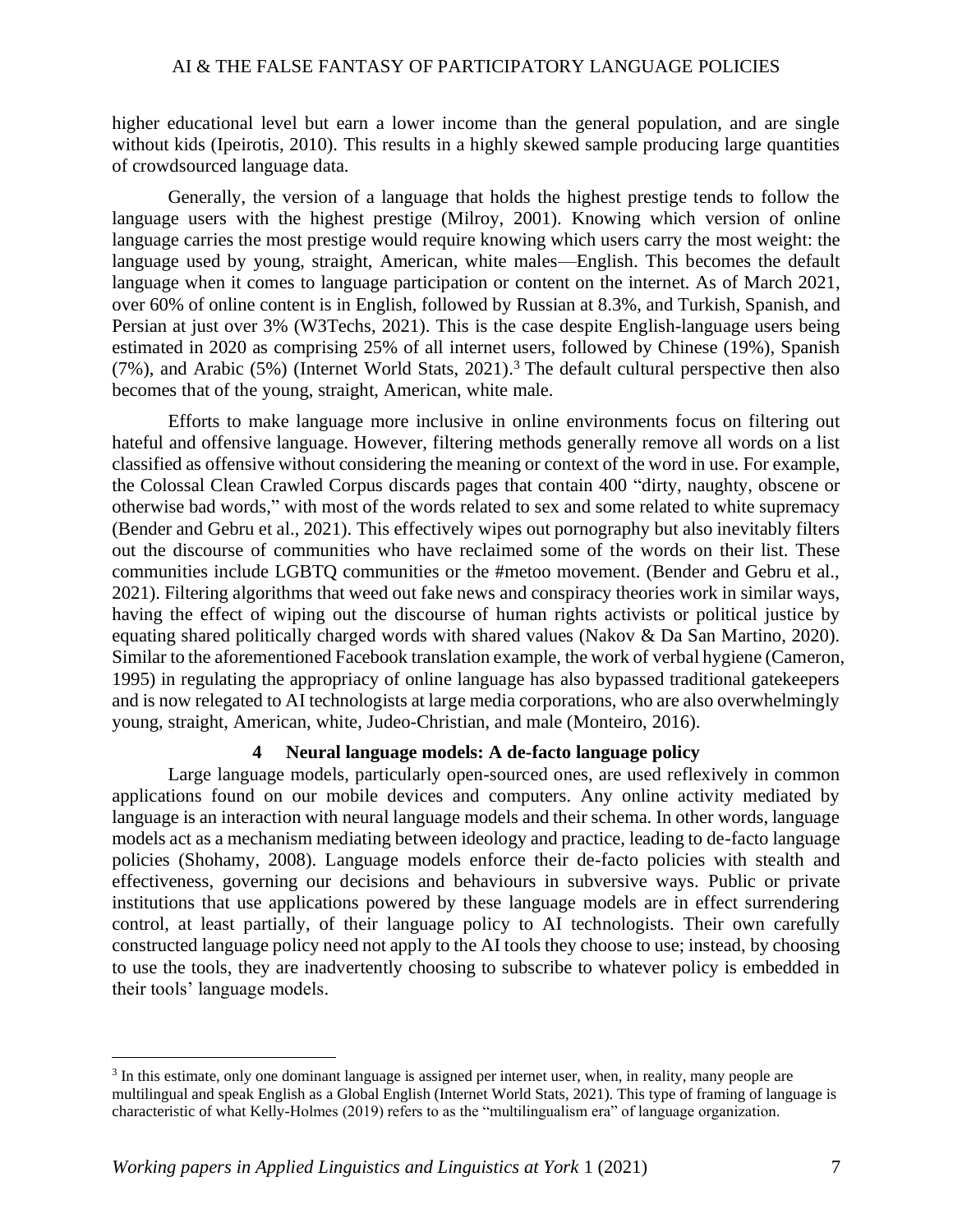The human impact is serious; the following sections explain how language models can regulate human language production to include an AI audience and manipulate humans through filtering and synthetic language production. The consequences range from changing human linguistic behaviour to systemic experiences of identity-based microaggressions, discrimination, and violence.

## **4.1 Regulating human language behaviour**

Interactions between artificial intelligence and humans create new forms of data that inform future human decisions and behaviours. AI sifts this data through their language models, using language forms to deduce the probability of future events and behaviours. Without actual language understanding, AI uses language proxies to arrive at interpretations, which guide human decisions. For decisions that have important consequences, some humans have learned to adapt and produce language tailored to language models to achieve the best possible results. An example of this is found in corporate disclosures. CEOs have learned to adjust their speech tone and wordcombination choices to improve algorithmic scores and minimize triggering red flags, which affect the share-trading decisions of human analysts and traders (Cao et al., 2020; Wigglesworth, 2020).

While this may seem innocuous, producing language for a proxy-based machine is an opportunity cost. Human energy is redirected to comply with algorithms instead of communicating in meaningful ways. Further, knowledge of how opaque algorithms work in specific sectors is privileged and requires additional resources to gain an algorithmic edge, such as professional coaching or access to simulation algorithms. This serves to further widen socioeconomic inequities and exacerbate historical, social injustices.

A case in point is the AI system Hirevue. Over a million job candidates have been screened by Hirevue, which looks for proxies such as word choice, voice tone, and gestures to generate an employability score (Harwell, 2019). These scores determine who gets to the interview stage. Since the "look for's" are opaque, candidates often seek out recruitment coaches and training programs to learn to optimize their scores (Harwell, 2019; O'Neil, 2016). Those who are unable to seek this type of support due to financial or time constraints are disadvantaged. The more severe consequence is that employment and human rights laws do not apply to algorithm design (O'Neil, 2016). Further, some candidates cannot manipulate the scoring algorithms simply because of who they are. Hirevue's application uses up to 500,000 data points in a 30-minute, 6 question interview recording to generate a score (Harwell, 2019). Like many other automated recruitment software, some of these data points are linked to personality and mental illness assessments (O'Neil, 2016). Other performance proxies are less accurately assessed for certain populations who are not the default, such as those who speak with a non-American or non-British Standard English accent (Harwell, 2019), or Black women with dark skin tones (Buolamwini & Gebru, 2018). These proxies enable illegal employment discrimination by language, disability, race, ethnicity, gender, age, and more.

Corporate disclosures and employee recruitment are among many examples of how language models in AI systems enforce their de-facto language policies upon individuals and institutions. Other examples of AI language models used for high-stakes decisions include algorithmic recidivism risk prediction systems used in Canadian and American criminal court (COMPAS; O'Neil, 2016; Robertson, Khoo & Song, 2020), policing software, and higher education admission systems (O'Neil, 2016). These are only the most explicit and visible ways in which language is directly used as a proxy for AI systems to justify decisions and regulations. More implicit ways that neural language models control our language activities and, more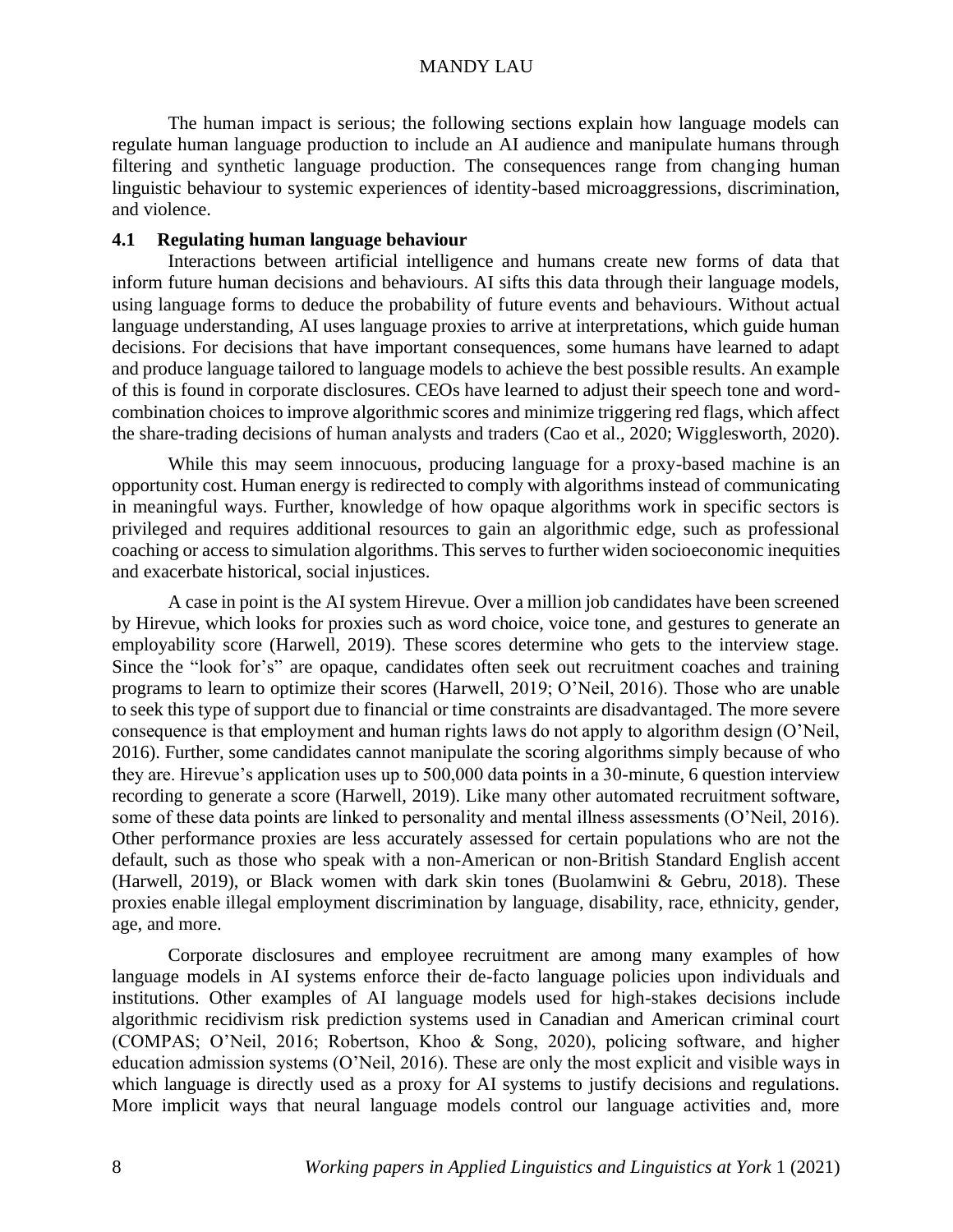generally, our lives, include filtering algorithms and synthetic language generation, described in the next section.

#### **4.2 We see what we want to see**

The appeal of AI personalization is that it could help us navigate through massive amounts of information and increase our human agency in choosing the content we want to see in the languages we want to see it in. However, this is only an "illusion of increased choice…we are being steered through the global, multilingual web in a monolingual bubble" (Kelly-Holmes, 2019, p. 34). Machine learning determines your choices based on location data and past language behaviours, reducing your exposure to other languages (Kelly-Holmes, 2019). A narrowing of languages also means a narrowing of worldviews, with filters that recommend the content you may be interested in based on other users whose language practices are similar to yours. As a result, we become more socially, linguistically, and ideologically isolated within our own echo chamber.

The exception, however, are the users who are farthest away from the default identity of the young, straight, American, white male. Instead, these "edge case" users tend to be misrepresented through the white male gaze (Noble, 2018). Between 2009-2015, Noble (2018) documented how Google Search, using its language model BERT, misrepresented and stereotyped social identities, such as presenting hyper-sexualized Black women and girls as the first results generated in a broad search. Popular belief may be that search results provide the most relevant or useful information, and that racist and sexist results may be a mere reflection of society. However, Noble (2018) debunks this myth, noting that racist and sexist search results are the outcome of Google prioritizing clicks that generate advertising profits, underrepresenting results from competitors, less profitable smaller advertisers, and personal blogs. In this way, personalization is not a service to users but a service for advertisers, helping them to find the best match in terms of consumers. Therefore, personalization efforts have not actually resulted in as much variation as the public may believe (Noble, 2018, p. 55). Search results that misrepresent, stereotype, and dehumanize people lead to multiple harms, such as microaggressions, stereotypes, discrimination, to physical violence.

## **4.3 Garbage in, garbage out: Machine generated language**

Since synthetic language, or language generated by language models, reflects the biased language and worldviews of the default young, straight, American, white male, it can be inaccurate at best and violent at worst. Inaccuracies in machine translation could have terrifying consequences if the translation service is leveraged as part of an apparatus for state surveillance as with the case of the Israeli occupation of Palestine. In the aforementioned crowdsourced Facebook Translation application, inaccurate machine translation led the Israeli police to the wrongful arrest of a Palestinian construction worker in the West Bank (Hern, 2017). Facebook inaccurately translated the man's caption of a photo of himself next to a bulldozer, "يصبحهم) "yusbihuhum) meaning "good morning", as "hurt them" in English or "harm them" in Hebrew (Hern, 2017). The trust placed on the system was so ingrained that the Israeli police did not even verify the translation with Arabic-speaking officers before making the arrest.

Trust in synthetic language makes humans particularly vulnerable to ideological manipulation. Language models can be deployed to generate vast amounts of coherent synthetic text quickly, making it an effective and efficient tool to create oppressive misrepresentation, propaganda, conspiracy theories, and fake news. This was brought to public attention in the 2016 United States election when fake news flooded social media via social bots to sway public opinion in Donald Trump's favour (Bovet & Makse, 2019; Noble, 2018; Wachter-Boettcher, 2017). Other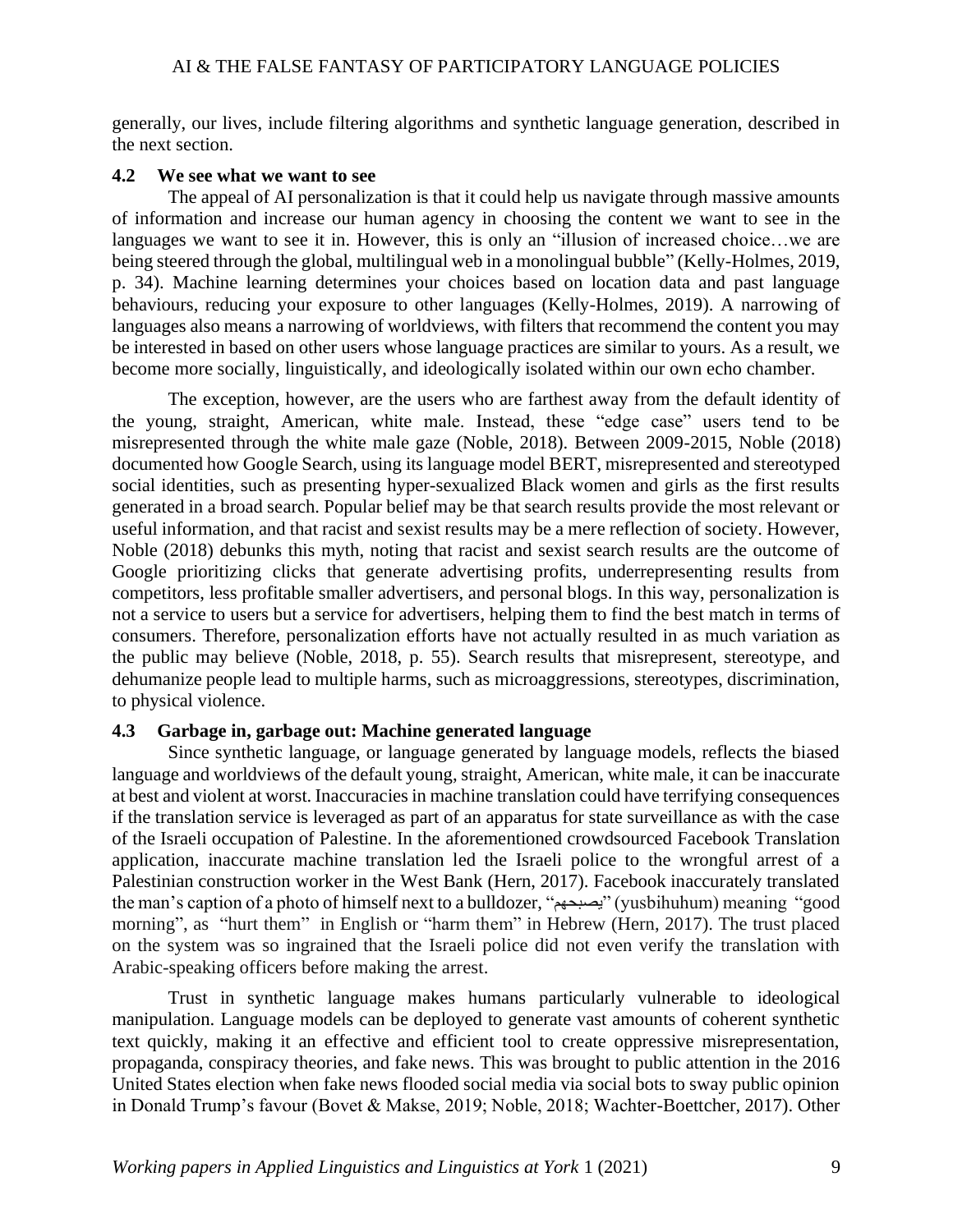examples include Google's computer vision and language models linking Black people, most prominently Michelle Obama, to apes or animals (Noble, 2018), or the LA Times' use of automated text generation, leading to tweets that tend to be more racist and misrepresentative than human-generated tweets, as in the case of their tweet misrepresenting police-shooting victim Keith Lamont Scott as a criminal (Ascher, 2017; Noble, 2018).

McGuffie and Newhouse (2020) demonstrated how one of the largest and most powerful language models, OpenAI's GPT-3, can be weaponized to create synthetic interactional and informational texts easily and efficiently for far-right extremist radicalization and recruitment efforts (Bender & Gebru et al., 2021). While less advanced language models would require hours of labour and sophisticated technological resources to create ideologically biased texts, an advanced model like GPT-3 has the capacity to produce realistic and consistent fake text when it is fed a few simple inputs, such as a few tweets, paragraphs, forum threads, or emails, without technical know-how (McGuffie & Newhouse, 2020). Accordingly, GPT-3 can be prompted to perform language tasks such as "producing polemics reminiscent of Christchurch shooter Brenton Tarrant, reproducing fake forum threads casually discussing genocide and promoting Nazism in the style of the defunct Iron March community, answering questions as if it was a heavily radicalized QAnon believer, and producing multilingual extremist texts, such as Russian-language anti-Semitic content, even when given English prompts" (McGuffie & Newhouse, 2020). Currently, GPT-3 is not open-sourced, but it is still vulnerable to attack and copying.

Drawing from this, it is easy to imagine how language models can be weaponized to generate and distribute synthetic hate-speech, racist memes, conspiracy theories, or pseudoscience on the internet for many more malicious causes. We are now seeing just how dangerous online propaganda is during the current global COVID-19 pandemic (Romer & Jamieson, 2020; van der Linden, Roozenbeek & Compton, 2020). What the World Health Organization (2021) terms the "infodemic" poses a threat to public trust and public health, from the largest toxic alcohol outbreak in Iran following fake news suggesting its preventative use against COVID-19 (Delirrad & Mohammadi, 2020), to spikes in hate crimes and xenophobic violence. In Vancouver, anti-Asian hate crimes increased 717% from 2019 to 2020 (Manojlovic, 2021). In a September 2020 report, British Columbia was found to have the most reported anti-Asian racist incidents per capita in North America, followed by California, New York, and Ontario (Project 1907, 2020). Women are impacted the most, accounting for 60-70% of all reported incidents (Project 1907, 2020). In the UK, Awan and Khan-Williams (2020) documented how COVID-19 triggered an increase in Islamophobic fake news and theories, such as blaming Muslims for spreading the virus by attending mosques and not following social distancing rules.

The extent to which language models, synthetic text generation, and the proliferation of fake news online are connected to acts of violence is difficult to prove. However, some examples show a correlation between persistent engagement with online conspiracy theories and hate crimes (Noble, 2018). In the 2015 mass shooting at Emanuel African Methodist Episcopal Church, White supremacist Dylann Roof shot at twelve Black church members during worship, killing nine (Kaadzi Ghansah, 2017). His manifesto indicated that his racist attitudes were stoked by engagement with white supremacist online material, including fake news, conspiracy theories, and dehumanizing stereotypes, following a Google search of "Black on White crime" (Kaadzi Ghansah, 2017; Noble, 2018).

Together, these examples demonstrate how language policies embedded within language models can and do manipulate human behaviour, subjecting already marginalized communities to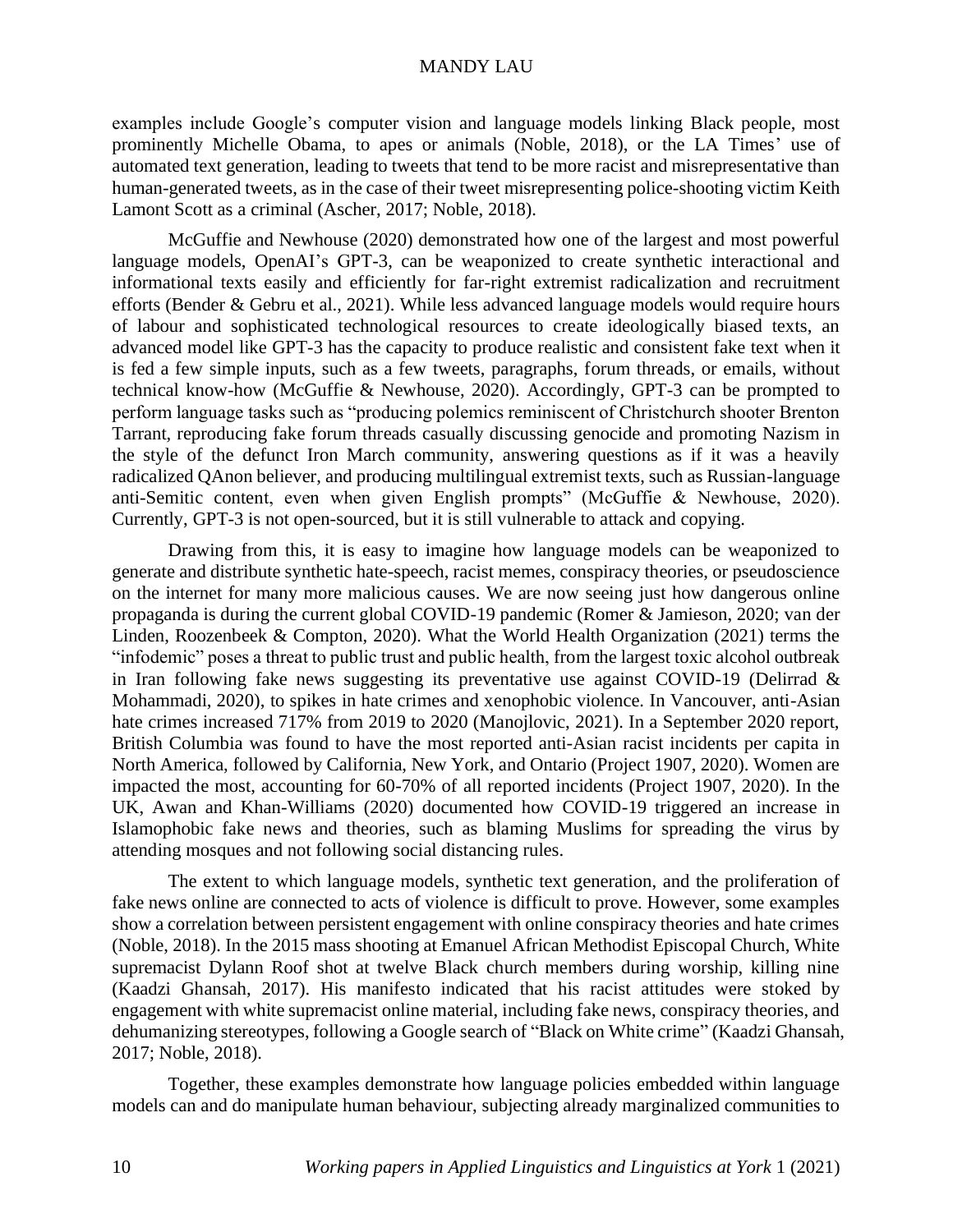further injustices and systemic violence. Those who choose to use tools powered by neural language models and those who are most negatively impacted by these tools need to consider their ethical and legal rights and responsibilities carefully.

#### **5 The reality of machine learning**

If language is "neutral," then perhaps a participatory approach to language models and policy might work in ways that respect all humans. However, as previous examples demonstrate, language is ideologically bound. In thinking through verbal hygiene theory (Cameron, 1995), a naturalist might argue that even if language data is ideologically bound, we should "leave it alone". It suggests that verbal hygiene practices should not be enacted because it is a natural reflection of actual language use in a complex society. Part of the appeal of machine learning is its ability to relearn according to the most current language practices that are fed back into the system and improve when given larger datasets. However, this is not as easy as it seems. Bender et al. (2021) outlined the harmful environmental footprint of large datasets, as well as the argument that increasing the size of the dataset only increases the many inherent problems previously mentioned. They also note that retraining large language models is expensive and could not possibly reflect the most current social movements or movements that are poorly documented or insufficiently reported by the media (Bender et al., 2021). As a result, large language models tend to be more static and fixed.

Further, it is unclear who is accountable for the consequences of neural language models. Stakeholders who might be included could be the company that releases the language model, the language model engineers, the software company that uses the language model to create its application, the application user (institution or individual), or state legislators. Currently, the stakeholders with the most power in online language policy and the most interest in the opaqueness of these systems are the companies that create the language models and leverage them for applications. These technology companies thrive on deregulation, a freedom of speech logic, and profit-models built on engagement metrics. Thus, their language policy and planning are based on shareholder interest, even if that means protecting this highly profitable driver of engagement: the "free" speech of white supremacy and misogyny.

At the same time, technology companies must pacify public resistance and control public pressure for regulation by installing ethics teams, such as the Ethical AI team at Google. However, these teams tend to hold only symbolic power. Those within who dare to challenge company practices are seen as threats. For example, the co-founder of Google's Ethical AI team, Timnit Gebru, one of few Black women in leadership, was fired due to a research paper set for release (Schiffler, 2021). Titled "On the dangers of stochastic parrots: Can language models be too big?" (Bender & Gebru et al., 2021) and referenced in this paper, the authors consider the harm caused by various large language models, implicating Google in a third of the large language models under study: BERT, ALBERT, GShard, and Switch-C. One month following Gebru's exit, the other Google Ethical AI co-founder and co-author of the paper, Margaret Mitchell, was placed on administrative leave and subsequently fired after criticizing the company's behaviour and actions towards Gebru and their opposition towards the paper (Dickey, 2021). This reveals Google's contradictory position: in this case, we see how Google actively engaged in verbal hygiene practices by suppressing the voices of marginalized employees (who were fulfilling their job duties in critiquing the ethics of AI) to protect its profit-making model while claiming to be invested in "AI for social good…[and] to bring the benefits of AI to everyone" (Google, 2021).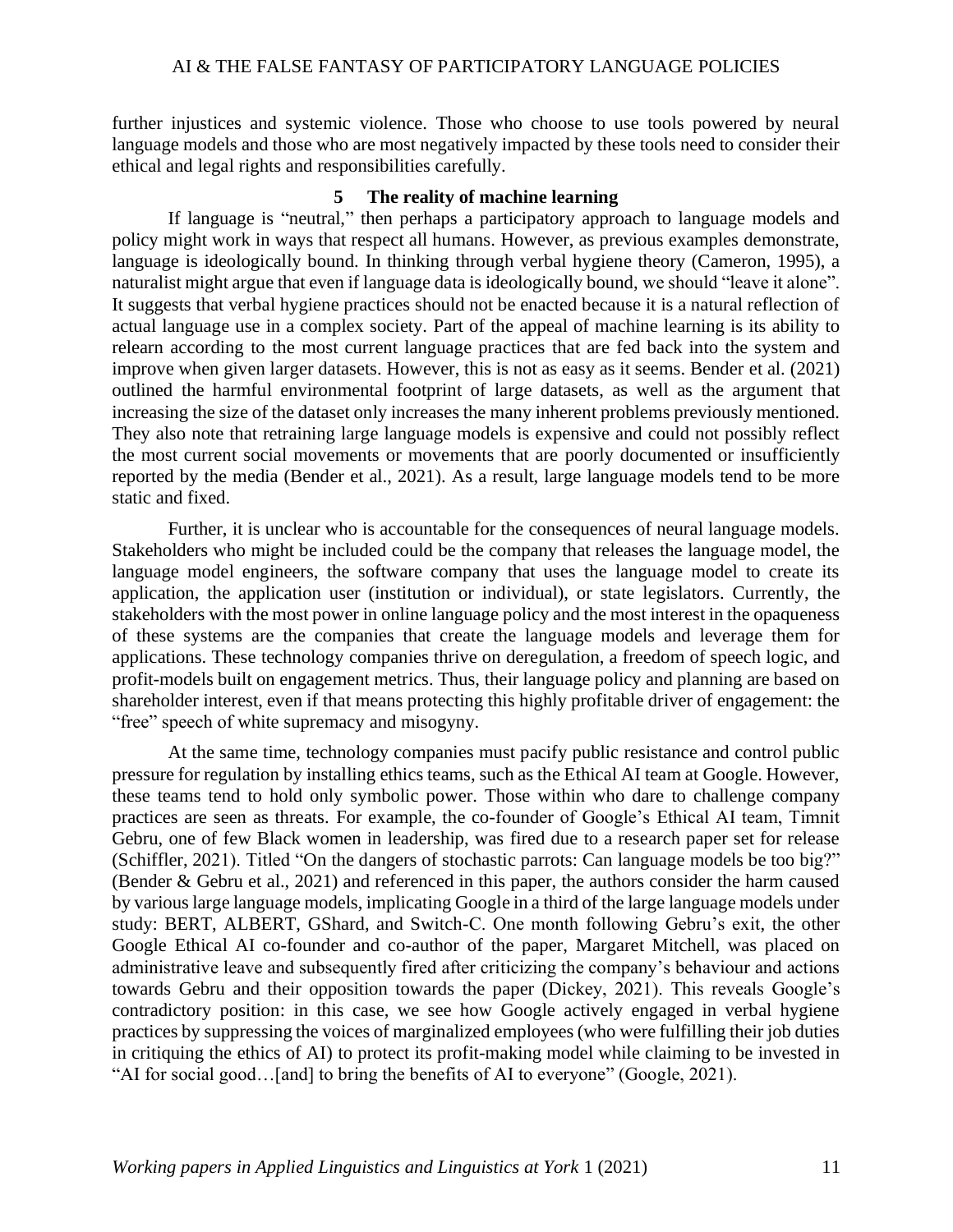#### **6 Conclusion**

Neural language models act as a de-facto language policy (Shohamy, 2008), enabling what Noble (2018) terms *technological redlining*: how algorithms and big data (such as neural language models) reinforce social injustices. How languages are organized online in the hyperlingualism and idiolingualism eras (Kelly-Holmes, 2019) leads to language models that overrepresent the views of the default user: English-speaking, young, white males (Bender & Gebru et al., 2021; Wachter-Boettcher, 2017) and increasing isolation in the languages and worldviews we access online. It can be true that crowdsourcing and the gift economy are able to increase linguistic vitality and support the development of under-resourced languages. However, bypassing traditional sources of language expertise and state structures can lead to mistakes and misuse. It can also have the unintended effect of maintaining the status quo in a state's official language rights (Kelly-Holmes, 2019). Personalization in the forms of devices, such as the Translate One2One wearable, only serves as a linguistic accommodation that keeps you in a monolingual bubble, rather than enabling exposure to a more multilingual society. Rather than bending to our individual needs and wants, personalization exposes us to commercial interests and regulates our language behaviours (Bender & Gebru et al., 2021; Noble, 2018). Democratization, diversity, and inclusion via participatory language work is only a false fantasy; in reality, participatory language work is oppressive and exploitative, organized to benefit classes of powerful elites financially and politically (Noble, 2018). Just the six big tech companies alone (Apple, Microsoft, Amazon, Alphabet/Google, Facebook, and Tesla) are worth over \$9 trillion, making up a quarter of the S&P index funds and are bigger than the entire European stock market in 2020 (Klebnikov, 2020; La Monica, 2021). Their sheer power makes it more important than ever to include state governance in the work of online language policy and planning. A naturalistic, laissez-faire approach "is nothing but a policy for making powerful interests and strong forces even stronger and more powerful" (Kristiansen, 2003, p. 69). Therefore, stronger, more transparent language work and policies involving more diverse stakeholders in the form of democratic regulation on neural language models are necessary next steps.

#### **References**

- Ascher, D. (2017). *The new yellow journalism: Examining the algorithmic turn in news organizations' social media information practice through the lens of cultural time orientation.* (Proquest ID: Ascher\_ucla\_0031D\_16033) [Doctoral dissertation, University of California, Los Angeles]. eScholarship.
- Awan, I., & Khan-Williams, R. (2020). *Research briefing report 2020: Coronavirus, fear and how Islamophobia spreads on social media 2020*. Anti-Muslim hatred working group. [https://antimuslimhatredworkinggrouphome.files.wordpress.com/2020/04/research](https://antimuslimhatredworkinggrouphome.files.wordpress.com/2020/04/research-briefing-report-7-1.pdf)[briefing-report-7-1.pdf](https://antimuslimhatredworkinggrouphome.files.wordpress.com/2020/04/research-briefing-report-7-1.pdf)
- Bender, E., Gebru, T., McMillan-Major, A., & Shmitchell, S. (2021). On the dangers of stochastic parrots: Can language models be too big? *FAcct '21: Proceedings of the ACM Conference on Fairness, Accountability, and Transparency*, 610-623. <https://doi.org/10.1145/3442188.3445922>
- Bolukbasi, T., Chang, K.-W., Zou, J., Saligrama, V., & Kalai, A. (2016). Man is to computer programmer as woman is to homemaker? Debiasing word embeddings. *30th Conference on Neural Information Processing Systems*, 1–9. <https://papers.nips.cc/paper/2016/file/a486cd07e4ac3d270571622f4f316ec5-Paper.pdf>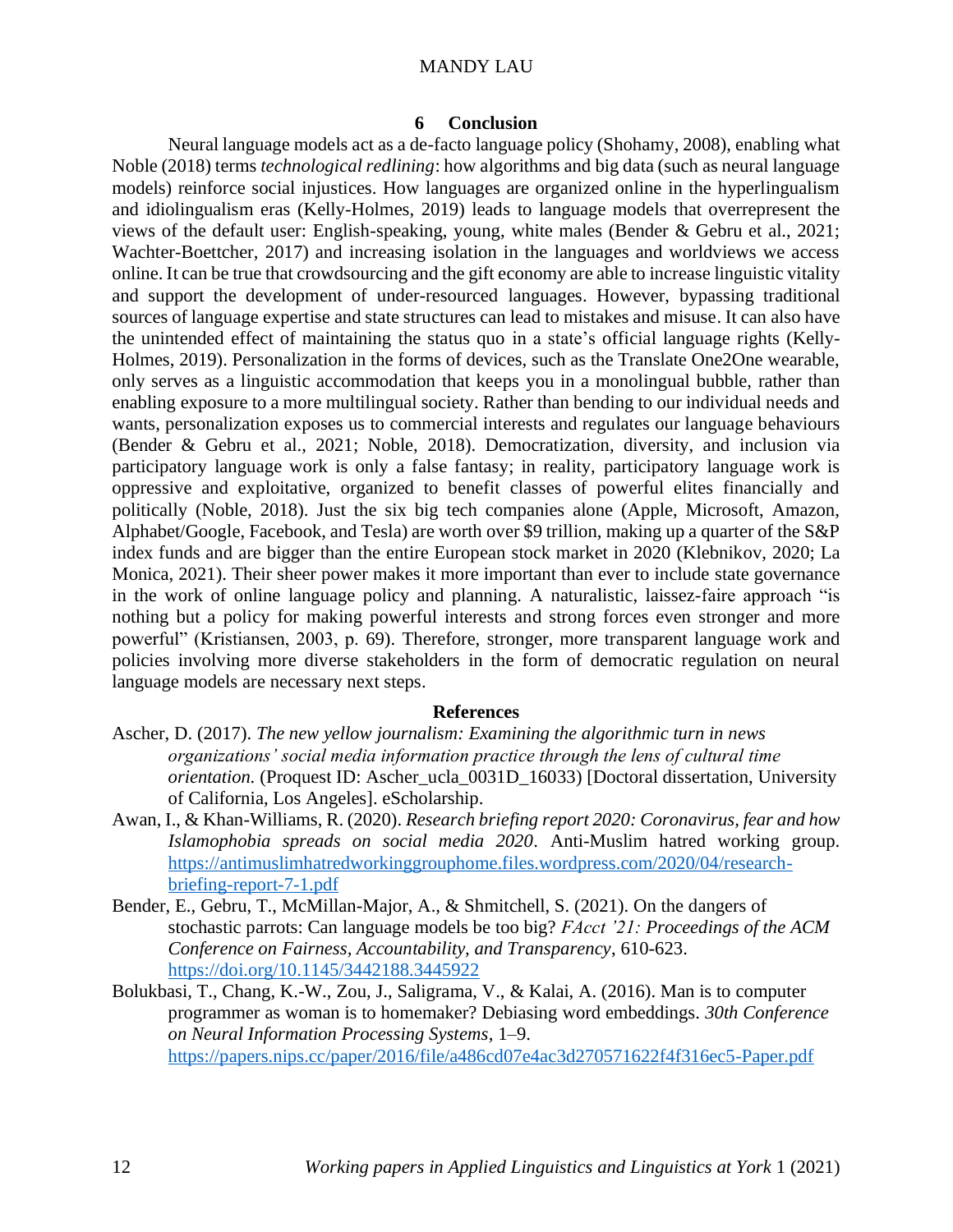- Bovet, A., & Makse, H. A. (2019). Influence of fake news in Twitter during the 2016 US presidential election. *Nature Communications*, *10*(7), 1–14. <https://doi.org/10.1038/s41467-018-07761-2>
- Brownlee, J. (2019). *What Is Natural Language Processing?* Machine learning mastery. <https://machinelearningmastery.com/natural-language-processing/>
- Buolamwini, J., & Gebru, T. (2018). Gender shades: Intersectional accuracy disparities in commercial gender classification. *Proceedings of Machine Learning Research*, *81*, 1–15. <http://proceedings.mlr.press/v81/buolamwini18a/buolamwini18a.pdf>
- Cameron, D. (1995). *Verbal Hygiene*. Routledge.
- Cao, S., Jiang, W., Yang, B., Zhang, A. L., & Robinson, J. M. (2020). *How to talk when a machine is listening: Corporate disclosure in the age of AI* (NBER Working Paper No. 27950). National Bureau of Economic Research.<https://www.nber.org/papers/w27950>
- Crash course computer science. (2017, November 22). *Natural language processing: Crash course computer science #36* [Video]. YouTube. <https://www.youtube.com/watch?v=fOvTtapxa9c>
- Delirrad, M., & Mohammadi, A. B. (2020). New methanol poisoning outbreaks in Iran following COVID-19 pandemic. *Alcohol and Alcoholism*, *55*(4), 347–348. <https://doi.org/10.1093/alcalc/agaa036>
- Dickey, M. R. (2021, February 19). Google fires top AI ethics researcher Margaret Mitchell. *Tech Crunch.* [https://techcrunch.com/2021/02/19/google-fires-top-ai-ethics-researcher](https://techcrunch.com/2021/02/19/google-fires-top-ai-ethics-researcher-margaret-mitchell/)[margaret-mitchell/](https://techcrunch.com/2021/02/19/google-fires-top-ai-ethics-researcher-margaret-mitchell/)
- Erlewine, M. Y., & Kotek, H. (2016). A streamlined approach to online linguistic surveys. *Natural Language & Linguistic Theory*, *34*(2), 481–495. [https://doi.org/10.1007/S11049-](https://doi.org/10.1007/S11049-015-9305-9) [015-9305-9](https://doi.org/10.1007/S11049-015-9305-9)
- Google. (n.d.). *AI for Social Good.* Google AI.<https://ai.google/social-good/>
- Harwell, D. (2019, November 6). HireVue's AI face-scanning algorithm increasingly decides whether you deserve the job. *The Washington Post.* [https://www.washingtonpost.com/technology/2019/10/22/ai-hiring-face-scanning](https://www.washingtonpost.com/technology/2019/10/22/ai-hiring-face-scanning-algorithm-increasingly-decides-whether-you-deserve-job/)[algorithm-increasingly-decides-whether-you-deserve-job/](https://www.washingtonpost.com/technology/2019/10/22/ai-hiring-face-scanning-algorithm-increasingly-decides-whether-you-deserve-job/)
- Hern, A. (2017, October 24). Facebook translates "good morning" into "attack them", leading to arrest. *The Guardian*. [https://www.theguardian.com/technology/2017/oct/24/facebook](https://www.theguardian.com/technology/2017/oct/24/facebook-palestine-israel-translates-good-morning-attack-them-arrest)[palestine-israel-translates-good-morning-attack-them-arrest](https://www.theguardian.com/technology/2017/oct/24/facebook-palestine-israel-translates-good-morning-attack-them-arrest)
- Internet World Stats. (2021). *Internet world users by language: Top 10 languages.* Internet World Stats: Usage and population statistics. <https://www.internetworldstats.com/stats7.htm>
- Ipeirotis, P. (2010). *The new demographics of Mechanical Turk*. A Computer Scientist in a Business School. [https://www.behind-the-enemy-lines.com/2010/03/new-demographics](https://www.behind-the-enemy-lines.com/2010/03/new-demographics-of-mechanical-turk.html)[of-mechanical-turk.html](https://www.behind-the-enemy-lines.com/2010/03/new-demographics-of-mechanical-turk.html)
- Kaadzi Ghansah, R. (2017, August 21). A most American terrorist: The making of Dylann Roof. *GQ*.<https://www.gq.com/story/dylann-roof-making-of-an-american-terrorist>
- Kelly-Holmes, H. (2019). Multilingualism and technology: A review of developments in digital communication from monolingualism to idiolingualism. *Annual Review of Applied Linguistics*, *39*, 24–39.<https://doi.org/10.1017/S0267190519000102>
- Klebnikov, S. (2020, August 28). U.S. tech stocks are now worth more than \$9 trillion, eclipsing the entire European stock market. *Forbes.*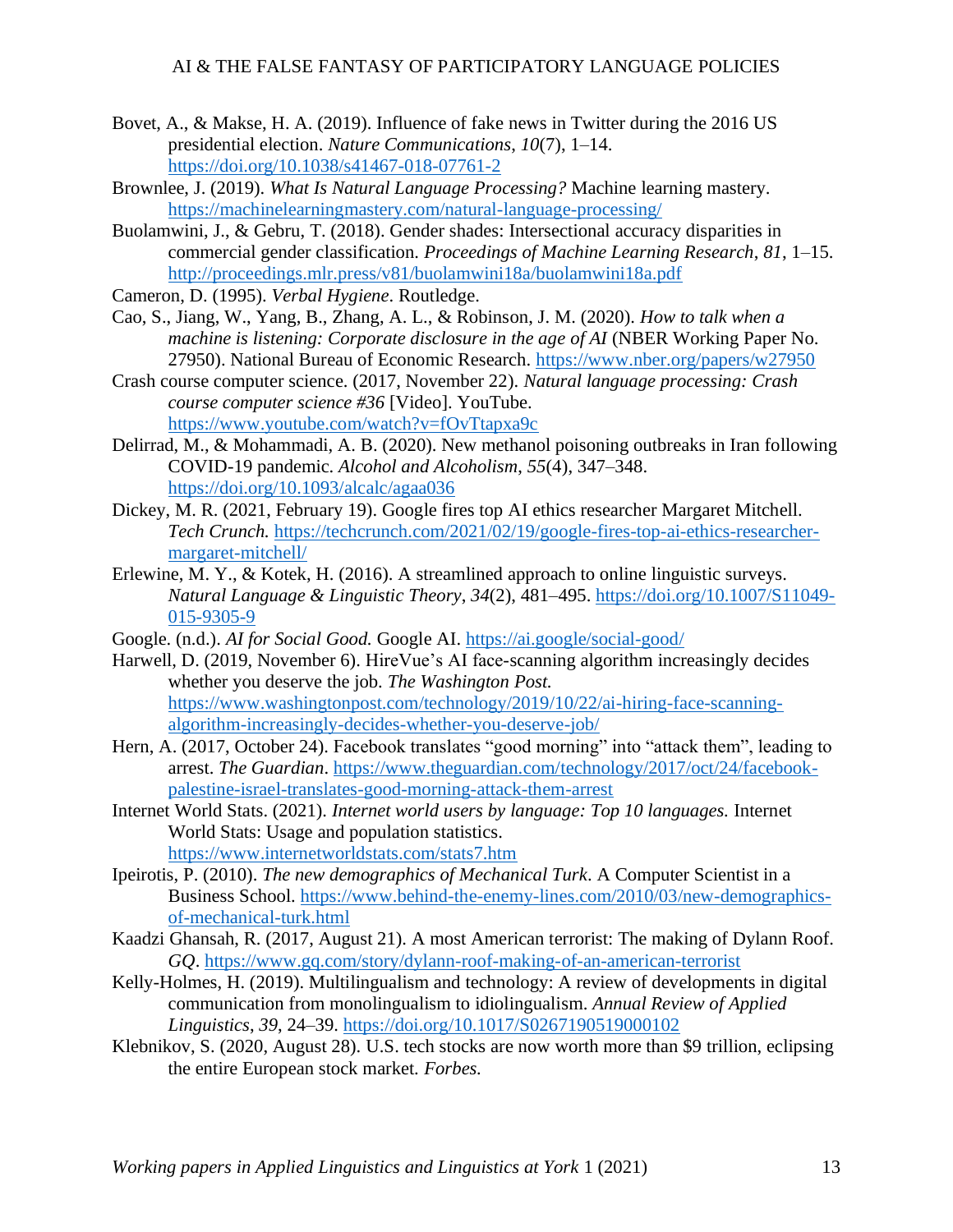[https://www.forbes.com/sites/sergeiklebnikov/2020/08/28/us-tech-stocks-are-now-worth](https://www.forbes.com/sites/sergeiklebnikov/2020/08/28/us-tech-stocks-are-now-worth-more-than-9-trillion-eclipsing-the-entire-european-stock-market/)[more-than-9-trillion-eclipsing-the-entire-european-stock-market/](https://www.forbes.com/sites/sergeiklebnikov/2020/08/28/us-tech-stocks-are-now-worth-more-than-9-trillion-eclipsing-the-entire-european-stock-market/)

- Kristiansen, T. (2003). Language attitudes and language politics in Denmark. *International Journal of the Sociology of Language*, *159*(2003), 57–71. <https://doi.org/10.1515/ijsl.2003.009>
- La Monica, P. (2021, January 6). Proof Big Tech is way too big: It's a quarter of your portfolio. *CNN.* <https://www.cnn.com/2021/01/06/investing/stocks-sp-500-tech/index.html>
- Manojlovic, D. (2021). *Report to the Vancouver Police Board: Year-end 2020 Year-to-date key performance indicators report.* Vancouver Police Department. [https://vancouverpoliceboard.ca/police/policeboard/agenda/2021/0218/5-1-2102P01-](https://vancouverpoliceboard.ca/police/policeboard/agenda/2021/0218/5-1-2102P01-Year-end-2020-KPI-Report.pdf) [Year-end-2020-KPI-Report.pdf](https://vancouverpoliceboard.ca/police/policeboard/agenda/2021/0218/5-1-2102P01-Year-end-2020-KPI-Report.pdf)
- Martin, J. L. (2021). Spoken corpora data, automatic speech recognition, and bias against African American language: The case of habitual 'be.' *FAcct '21: Proceedings of the ACM Conference on Fairness, Accountability, and Transparency*, 284. <https://doi.org/10.1145/3442188.3445893>
- McGuffie, K., & Newhouse, A. (2020). The radicalization risks of GPT-3 and advanced neural language models. *ArXiv*.<http://arxiv.org/abs/2009.06807>
- Milroy, J. (2001). Language ideologies and the consequences of standardization. *Journal of Sociolinguistics*, *5*(4), 530–555.
- Monteiro, M. (2019). *Ruined by design: How designers destroyed the world, and what we can do to fix it.* Mule Books.
- Nakov, P., & Da San Martino, G. (2020, November 19). *Fact-checking, fake news, propaganda, and media bias: Truth seeking in the post-truth era* [Conference presentation]. EMNLP 2020 Conference. [https://virtual.2020.emnlp.org/tutorial\\_T2.html](https://virtual.2020.emnlp.org/tutorial_T2.html)
- Noble, S. (2018). *Algorithms of oppression*. NYU Press.
- O'Neil, C. (2016). *Weapons of math destruction*. Crown Books.
- Pew Research Center. (2021). *Internet/broadband fact sheet.* Pew research center. <https://www.pewresearch.org/internet/fact-sheet/internet-broadband/>
- Project 1907. (2020). *Racism incident reporting centre: A community-based reporting tool to track incidents of racism*. Project 1907.<https://www.project1907.org/reportingcentre>
- Robertson, K., Khoo, C., & Song, Y. (2020). *To surveil and predict: A human rights analysis of algorithmic policing in Canada*. Citizen Lab and the International Human Rights Program.<https://citizenlab.ca/wp-content/uploads/2020/09/To-Surveil-and-Predict.pdf>
- Romer, D., & Jamieson, K. H. (2020). Conspiracy theories as barriers to controlling the spread of COVID-19 in the U.S. *Social Science and Medicine*, *263*. <https://doi.org/10.1016/j.socscimed.2020.113356>
- Schiffler, Z. (2021, March 5). Timnit Gebru was fired from Google then the harassers arrived. *The Verge*. [https://www.theverge.com/22309962/timnit-gebru-google-harassment](https://www.theverge.com/22309962/timnit-gebru-google-harassment-campaign-jeff-dean)[campaign-jeff-dean](https://www.theverge.com/22309962/timnit-gebru-google-harassment-campaign-jeff-dean)
- Shohamy, E. (2008). Language policy and language assessment: The relationship. *Current Issues in Language Planning*, *9*(3), 363–373.<https://doi.org/10.1080/14664200802139604>
- van der Linden, S., Roozenbeek, J., & Compton, J. (2020). Inoculating against fake news about COVID-19. *Frontiers in Psychology*, *11*.<https://doi.org/10.3389/fpsyg.2020.566790>
- W3Techs. (2021). *Historical trends in the usage statistics of content languages for websites*. Web technology surveys.

[https://w3techs.com/technologies/history\\_overview/content\\_language](https://w3techs.com/technologies/history_overview/content_language)